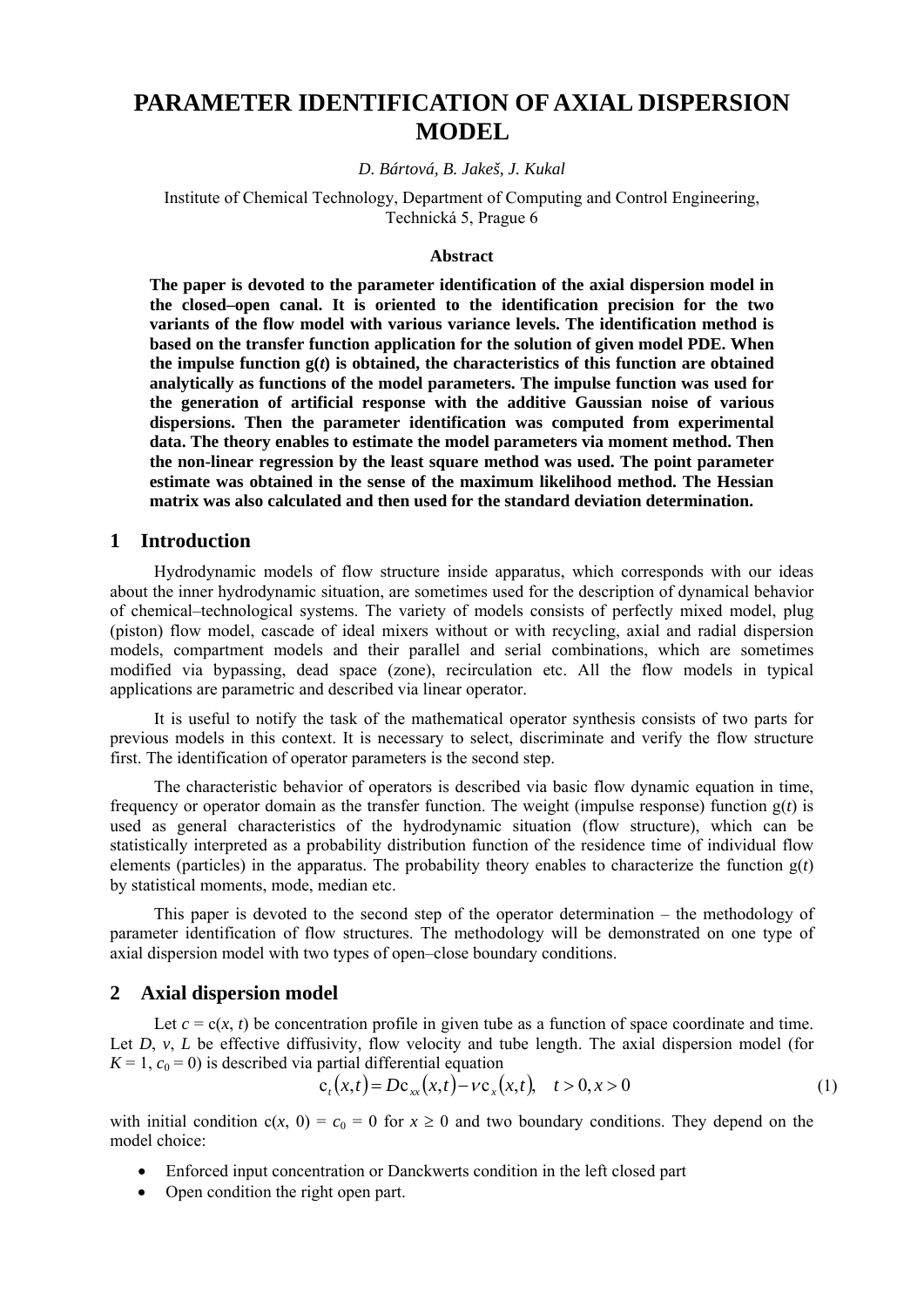The first model has enforced input concentration  $u(t)$  in the tube input as  $c(0, t) = u(t)$  for  $t > 0$ . The right boundary is in infinity, so the boundary condition is  $c(+\infty, t) = 0$  for  $t > 0$ . The output signal is represented as the concentration in the tube output  $y(t) = c(L, t)$ .

Denoting mean residence time and Peclet criterion as  $T = L/v$ ,  $Pe = v L/D$  and applying Laplace transform, we obtain the transfer function

$$
F(L, p) = \frac{Y(L, p)}{U(p)} = \exp\left(\frac{Pe}{2}(1-q)\right)
$$
\n(2)

where

$$
q = \sqrt{1 + \frac{4Tp}{Pe}}\tag{3}
$$

in the sense of main value of complex square root. In the case of Dirac impulse response we have  $U(p) = K = 1$  and the inverse Laplace transform comes to the resulting formula

$$
y(t) = \frac{1}{T} g(\frac{t}{T}, Pe)
$$
\n<sup>(4)</sup>

where

$$
g(\theta, Pe) = \frac{1}{2} \sqrt{\frac{Pe}{\pi \theta^3}} \exp\left(-\frac{Pe}{4\theta} (1 - \theta)^2\right)
$$
 (5)

for  $\theta = t/T > 0$ . Anyway g( $\theta$ ,*Pe*) = 0.

The generalization of previous model can have the form

$$
y(t) = K g\left(\frac{t - T_d}{T}, Pe\right) + c_0\tag{6}
$$

where  $T<sub>d</sub>$ ,  $K$ ,  $c<sub>0</sub>$  are dead time, gain factor and steady state concentration. The vector of model parameters can be denoted as  $\mathbf{a} = (K, Pe, T, T_d, c_0)$  with default values  $T_d = c_0 = 0$ . Thus the first model of axial dispersion has three, four or five free parameters.

The second model differs only in the left boundary condition, which is designed according to Danckwerts as

$$
c(0, t) = u(t) + \frac{D}{V}c_x(0, t)
$$
 (7)

for  $t > 0$ .

The adequate transfer function of the second model is

$$
F(p) = \frac{Y(p)}{U(p)} = \frac{2}{1+q} \exp\left(\frac{Pe}{2}(1-q)\right)
$$
 (8)

After the inverse Laplace transform we have alternative impulse response

$$
g(\theta, Pe) = \sqrt{\frac{Pe\theta}{\pi}} \exp\left(\frac{-Pe}{4\theta}(1-\theta)^2\right) - \frac{Pe}{2} \exp(Pe)\text{erfc}\left(\frac{\sqrt{Pe}}{2\theta}(1+\theta)\right)
$$
(9)

as a kernel of the second model with three, four or five free parameters.

### **3 Moments and parameter estimation**

Let  $y(t)$  be impulse response of previous models for  $c_0 = 0$ . We define absolute moments as

$$
m_k = \frac{M_k}{M_0} \tag{10}
$$

where

$$
M_k = \int t^k y(t) dt
$$
 (11)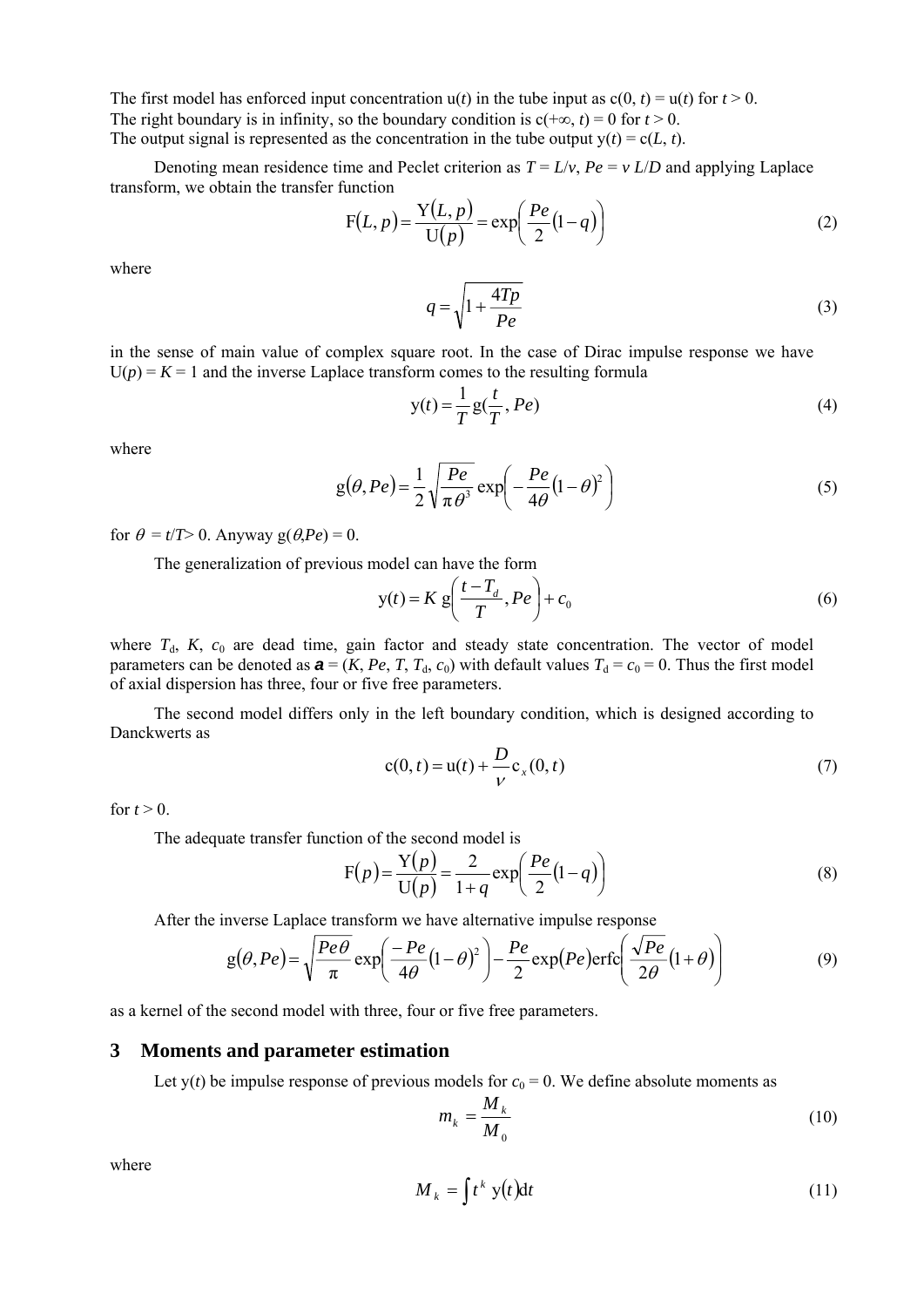is an integral over infinite domain. Central moments are then defined as

$$
\mu_k = \int (t - m_1)^k y(t) dt / M_0 \qquad (12)
$$

The moments  $m_1$ ,  $\mu_2$  represents mean value and dispersion of impulse response in physical units. Well known dimensionless skew and kurtosis are defined as

$$
skew = \frac{\mu_3}{\mu_2^{3/2}}
$$
  
\n
$$
kurt = \frac{\mu_4}{\mu_2^2} - 3
$$
\n(13)

The moments can be estimated from experimental data using numerical integration over finite time domain. The trapezoidal rule was used to evaluate all the previous integrals.

The second way of moment evaluation is based on the model analysis. The first model has the moment characteristics:

$$
m_1 = T + T_d
$$
  
\n
$$
\mu_2 = \frac{2T^2}{Pe}
$$
  
\nskew =  $3\sqrt{\frac{2}{Pe}}$   
\n
$$
kurt = \frac{30}{Pe}
$$
 (14)

The second model has a little bit complex moment characteristics:

$$
m_1 = (1 + Pe^{-1})T + T_d
$$
  
\n
$$
\mu_2 = \frac{2T^2}{Pe} \left( 1 + \frac{3}{2Pe} \right)
$$
  
\nskew =  $4 \frac{3Pe + 5}{(2Pe + 3)^{3/2}}$   
\n
$$
kurt = 30 \frac{4Pe + 7}{(2Pe + 3)^2}
$$
 (15)

The parameter estimation via moment method is an inverse task which is based on the enforced model. It consists of several steps which are here discussed on the example of the first model:

- Estimation of  $c_0$  from the last measured concentration or setting  $c_0 = 0$ .
- Substraction of  $c_0$  from measured concentrations *y*.
- Evaluation of  $m_1$ ,  $\mu_2$ , *skew* from measured concentrations by trapezoidal method.
- Estimation of  $Pe = 2m_1^2/\mu_2$ ,  $T = m_1$  in the case when  $T_d = 0$ .
- Estimation of  $Pe = 2(3/\text{skew})^2$ ,  $T = 3\mu_2^{1/2}/\text{skew}$ ,  $T_d = m_1 T$  when  $T_d$  was unknown.
- Estimation of dimensionless maximum time  $\theta_{\text{max}} = (1 + 9/P_e^2)^{1/2} 3/P_e$  which is the mode (maximum concentration) coordinate.
- Gain estimation as  $K = y_{\text{max}}/g(\theta_{\text{max}}P_e)$  from maximum response concentration  $y_{\text{max}}$ .

This estimate can be used as initial point for nonlinear regression task.

In the special case of three parameter model with  $T_d = c_0 = 0$  we can correct the original parameters as:

$$
Pe_{\text{corr}} = \frac{1}{2} \left( Pe - 2 + \sqrt{2Pe + Pe^2} \right)
$$
  

$$
T_{\text{corr}} = \frac{T}{1 + Pe^{-1}}
$$
 (16)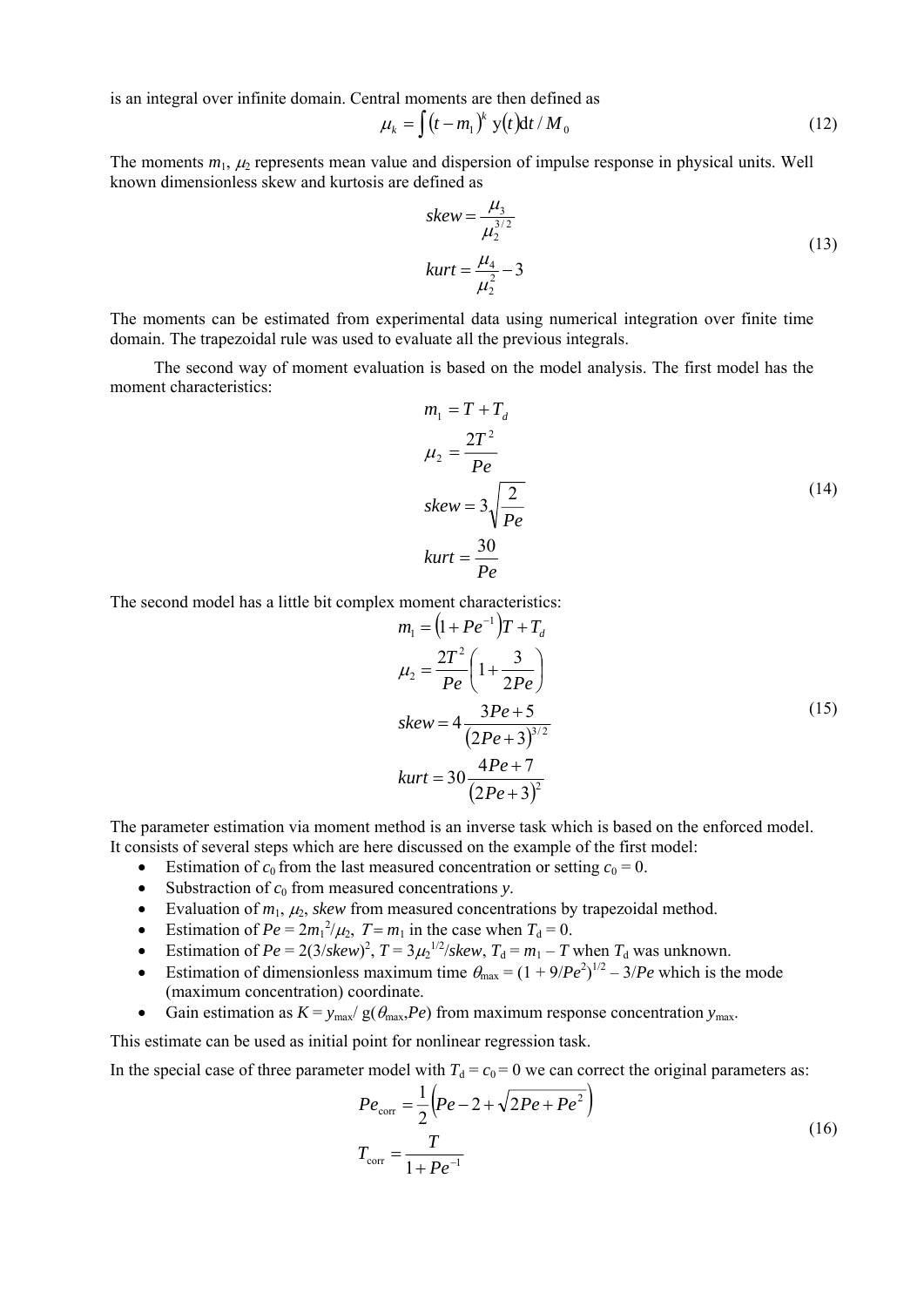## **4 Nonlinear regression**

Let  $\mathbf{a} = (K, Pe, T, T_d, c_0)$  be vector of parameters. Let  $(t_k, y_k)$  be experimental response for  $k = 1, \ldots, m$ . The objective function for nonlinear regression is then well known sum of squares

$$
SSQ(\mathbf{a}) = \sum \left( K \, g\left(\frac{t_k - T_d}{T}, Pe\right) + c_0 - y_k \right)^2 \tag{17}
$$

Let SSQ reaches its minimum value *SSQ*<sub>opt</sub> in point  $a_{opt}$ . Let  $H = \partial^2 SSQ(a_{opt})/\partial a^2$  be positive definite Hessian matrix in the maximum likelihood estimate. Now we can estimate the model error  $s_e = (SSQ<sub>onf</sub>/(m-n))^{1/2}$  and one-standard deviation of parameters as vector

$$
\mathbf{s} = s_{\rm e} \sqrt{\text{diag}\left(2\mathbf{H}^{-1}\right)}\tag{18}
$$

Here *m* is the number of experimental data and *n* is the number of estimated parameters. In our case we have  $n = 3, 4, 5$ , depending on the additional conditions  $c_0 = 0$ ,  $T_d = 0$ . The last question is how to minimize the function SSQ in the neighborhood of moment estimate.

## **5 Optimization**

Three aspects are necessary for the reliable optimization for non-convex functions:

- The suitable domain of optimization, where the solution is expected
- The sophisticated initial estimate of searched parameters
- The effective method of convex optimization

In this specific case, the moment estimates were used as the initial parameter values. The optimization domain was created by 90 % decreasing, respectively increasing of the initial nominal values. The Predictioned conjugate gradient method [2] was used for the task solution, because it is the recommended standard for the problems of this specific type. The Matlab realization of this method is well-known as fmincon function which attempts to find a constrained minimum of a scalar function of several variables starting at an initial estimate. One of the possible types of the function application is:

 $x = fmincon(fun,x0,A,b,Aeq,beq,b,ub)$ 

where x is optimum parameter vector, fun is the name of the objective function,  $x_0$  is the initial estimate vector, lb and ub are the lower, respectively upper bound on the optimization domain. The remaining parameters A, b, Aeq, beq represent the other linear constrains and there are empty in this specific task.

#### **6 Results**

The two upper described models served as generators of initial data in given time samples for  $K = 100$ ,  $Pe = 10$  and  $T = 10$ . The remaining parameters  $(T<sub>d</sub>, c<sub>0</sub>)$  were set to zero and were not the optimization subjects. The additive Gaussian noise of the various one-standard deviations was put on the obtained theoretical data to form the artificial experimental data. The noise level  $\sigma$  was defined relatively to the maximum signal intensity (in the mode) in the range form 0.1 to 5 %.

The moment estimates were obtained from the artificial experimental data according to Eqs (14) and (15). These estimates were consequently used as the starting optimization values. The results of the optimization there are both the maximum likelihood estimates  $x$ , and their standard deviations – see Eq  $(18)$  – plus the model standard deviation  $s_e$ .

The identification results are presented in Table 1 for the simple axial model and Table 2 for the axial model with Danckwerts condition. The *LSQ* is the minimum of SSQ and *SD* is the individual value of parameter standard deviation in the tables. The individual *SD*'s are the components of the vector  $s$  – see Eq (18).

The tables demonstrate the noise level influence to the accuracy of moment and maximum likelihood estimates.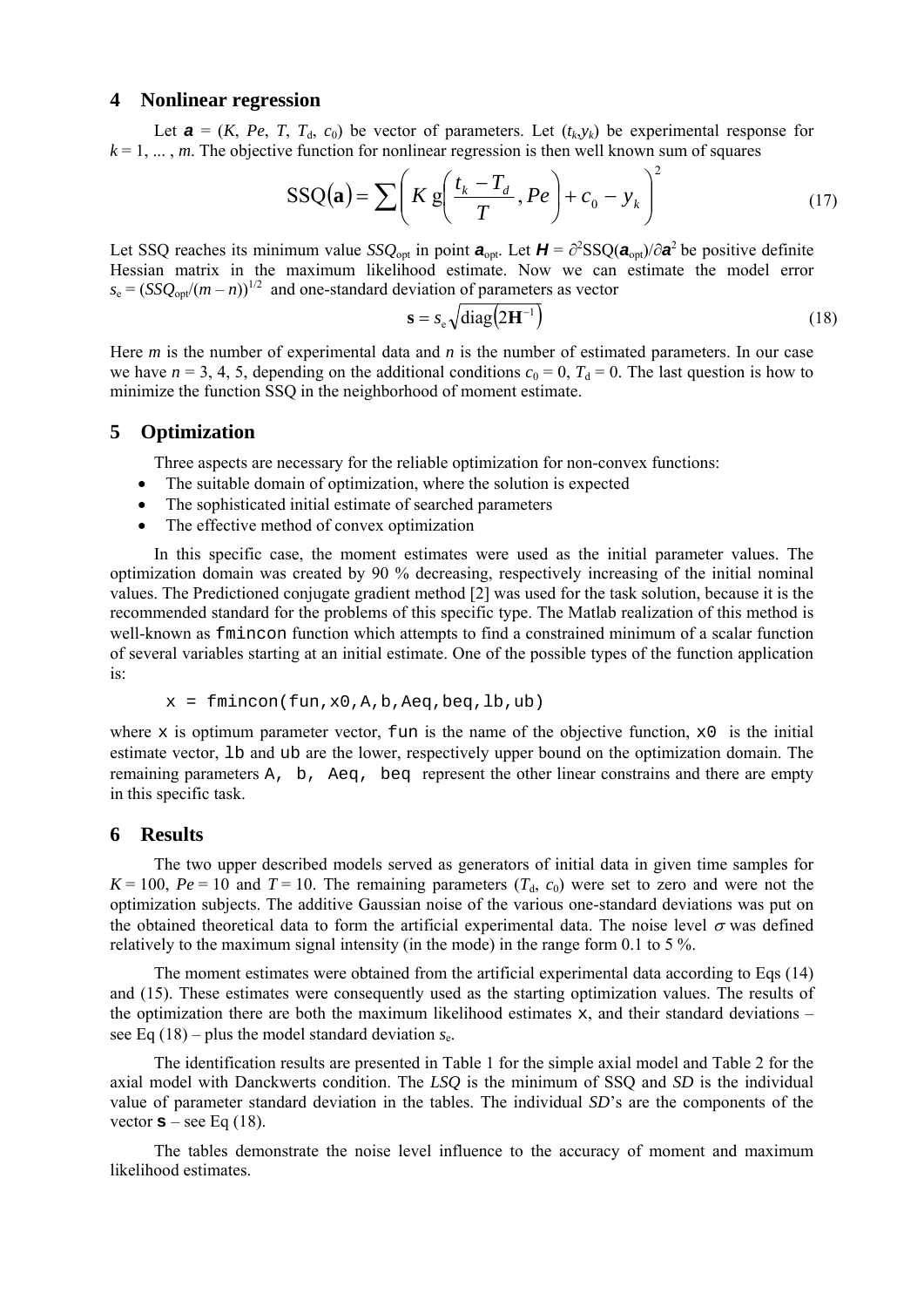There are some general dependences in the tables:

- Increasing of the noise level decreases the estimation accuracy
- The moment estimates are less accurate then the maximum likelihood ones
- The difference between these two estimates rapidly increases with the noise level  $\sigma$
- The moment estimates are suitable as initial values for the optimization only in the given  $\sigma$  range

| parameter | estimate  | noise level $\sigma$ [%] |         |         |         |         |         |  |  |
|-----------|-----------|--------------------------|---------|---------|---------|---------|---------|--|--|
|           |           | 0.100                    | 0.200   | 0.500   | 1.000   | 2.000   | 5.000   |  |  |
| K         | theoretic | 100.000                  | 100.000 | 100.000 | 100.000 | 100.000 | 100.000 |  |  |
|           | moment    | 98.725                   | 100.467 | 101.880 | 102.538 | 110.087 | 123.072 |  |  |
|           | LSQ       | 100.027                  | 100.019 | 99.794  | 100.565 | 99.113  | 101.548 |  |  |
|           | <i>SD</i> | 0.039                    | 0.077   | 0.168   | 0.248   | 0.619   | 1.251   |  |  |
| Pe        | theoretic | 10.000                   | 10.000  | 10.000  | 10.000  | 10.000  | 10.000  |  |  |
|           | moment    | 10.126                   | 9.472   | 9.076   | 9.008   | 6.083   | 5.110   |  |  |
|           | LSQ       | 9.998                    | 9.989   | 10.095  | 9.924   | 9.696   | 9.964   |  |  |
|           | <i>SD</i> | 0.011                    | 0.021   | 0.047   | 0.068   | 0.170   | 0.340   |  |  |
| T[s]      | theoretic | 20.000                   | 20.000  | 20.000  | 20.000  | 20.000  | 20.000  |  |  |
|           | moment    | 19.972                   | 20.087  | 20.046  | 20.343  | 21.162  | 21.272  |  |  |
|           | LSQ       | 20.002                   | 20.010  | 9.970   | 20.098  | 20.123  | 20.184  |  |  |
|           | SD        | 0.006                    | 0.012   | 0.026   | 0.039   | 0.100   | 0.191   |  |  |

Table 1: Simple axial model

Table 2: Axial model with Danckwerts condition

| parameter | estimate  | noise level $\sigma$ [%] |         |         |         |         |         |  |  |
|-----------|-----------|--------------------------|---------|---------|---------|---------|---------|--|--|
|           |           | 0.100                    | 0.200   | 0.500   | 1.000   | 2.000   | 5.000   |  |  |
| K         | theoretic | 100.000                  | 100.000 | 100.000 | 100.000 | 100.000 | 100.000 |  |  |
|           | moment    | 82.315                   | 82.087  | 81.780  | 87.717  | 94.903  | 110.680 |  |  |
|           | LSQ       | 100.056                  | 100.001 | 99.676  | 99.640  | 99.440  | 97.541  |  |  |
|           | SD        | 0.034                    | 0.055   | 0.155   | 0.363   | 0.681   | 1.426   |  |  |
| Pe        | theoretic | 10.000                   | 10.000  | 10.000  | 10.000  | 10.000  | 10.000  |  |  |
|           | moment    | 11.153                   | 11.150  | 11.160  | 10.479  | 9.776   | 8.390   |  |  |
|           | LSQ       | 9.994                    | 10.008  | 10.043  | 10.068  | 9.900   | 10.037  |  |  |
|           | SD        | 0.009                    | 0.015   | 0.0417  | 0.098   | 0.183   | 0.400   |  |  |
| T[s]      | theoretic | 20.000                   | 20.000  | 20.000  | 20.000  | 20.000  | 20.000  |  |  |
|           | moment    | 28.024                   | 28.015  | 28.0291 | 28.0888 | 28.337  | 28.451  |  |  |
|           | LSQ       | 19.966                   | 20.008  | 20.029  | 20.030  | 20.050  | 19.851  |  |  |
|           | SD        | 0.005                    | 0.009   | 0.025   | 0.060   | 0.113   | 0.234   |  |  |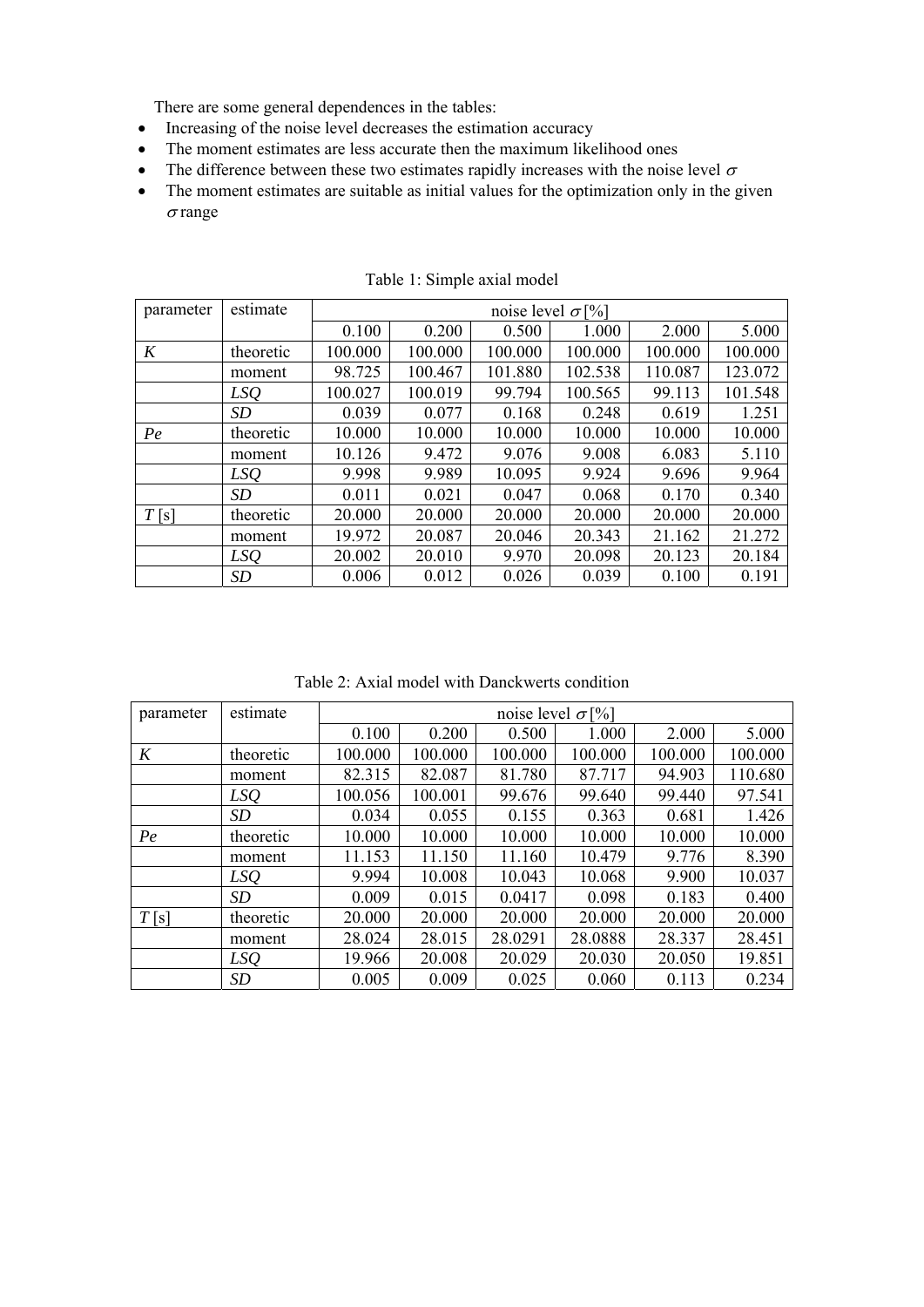

Figure 1 Simulated response of  $1<sup>st</sup>$  model  $(\sigma = 5\%)$ 



Figure 3 Geometry of SSQ function for 1st model and optimum *K*





Figure 2 Simulated response of 2<sup>nd</sup> model  $(\sigma = 5\%)$ 



Figure 4 Geometry of SSQ function for  $2<sup>nd</sup>$  model and optimum *K* 



Figure 5 Identification result of  $1<sup>st</sup>$  model Figure 6 Identification result of  $2<sup>nd</sup>$  model

The most illustrative situation occurs for the 5 % noise level. The initial theoretical impulse responses for the both models are depicted in the Fig 1 and Fig 2 as lines. The artificial experimental data are presented in the same figures as circles. These two figures also demonstrate that the Danckwerts condition decreases the kurtosis.

The geometry of SSQ function in the optimum neighborhood is depicted in the Fig 3 and Fig 4. The full circles represent the moment estimates (the initial values for optimization), the empty circles are the optimum points and the lines represent the contours of SSQ function in 2-D cut.

The final results of maximum likelihood identification are depicted in the Fig 5 and Fig 6 where the lines correspond to the results of identification and the circles have the same meaning as in Fig 1 and Fig 2.

Both the identification methodology and its Matlab realization are suitable for the parameter estimation of axial dispersion models in the case of small noise levels. The procedure will be used both for the more complicated models identification and the real systems investigation in the future.